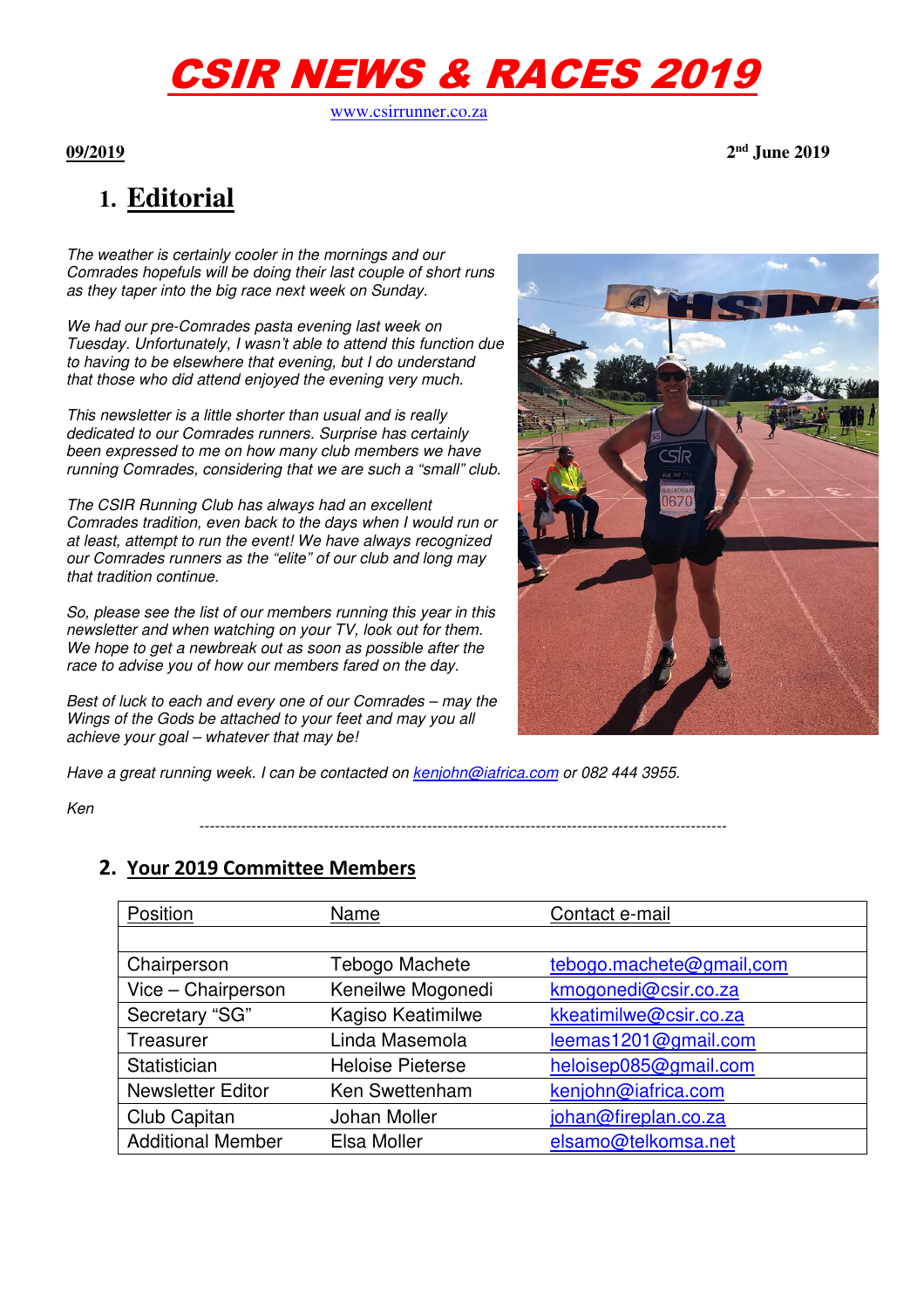### **3. General Club News**

*The Time Trials will start after the announcements from outside the Lapa next to the Volleyball Courts in the CSIR International Convention Centre grounds. We have 4km, 6km and 8km routes available. During the winter months, Time Trials will start at 17h15. Please note that the Time Trials will start from 17h15 at the beginning of May!*

Membership: **ALL QUERIES REGARDING MEMBERSHIPS MAY BE DIRECTED TO OUR CLUB SECRETARY, CONTACT DETAILS ABOVE or Elsa Moller, also contactable in the table above.** 

*As most of you are aware, you are unable to get access to the CSIR Recreation Area if you do not have a club card! You cannot get one unless you are a fully paid up member in good standing. They are being very strict about this! No card = no access! Cards are available from the Club Office just to the left of the booms at the CSIR International Convention Centre. Please take proof of payment with you!* 

Website: Our club website is www.csirrunner.co.za. We thank David Swettenham for looking after the website on behalf of the club. You can now subscribe or unsubscribe to the newsletters on the website, as well as finding back copies of the newsletter there.

Other Interesting Websites: www.runnersguide.co.za www.runnersworld.co.za www.runnerstalk.co.za www.raceresults.co.za www.runawaysport.co.za

**Club Chairperson: Tebogo Machethe. Contact him with any concerns, suggestions, complaints or compliments regarding club affairs at Tebogo.machethe@gmail.com or 072 273 9440.** 

### **4. UPCOMING CLUB EVENTS**

*Sadly, the "Time Out" bar is closed until further notice. We will inform you as and when our favourite pub opens again. It's really not the same not to have a few beers after the Time Trial. However, normal Time Trials continue as normal – without the beer!* 

### **5. UPCOMING GAUTENG RACES**

**June 2019** 

**th June 2019 – 07h00 – Executive Mayors Race 5km / 10km. Giant Stadium, Soshanguve. th June 2019 – 08h00 – Youth Day Race 5km / 10km / 21km. Kagiso Stadium. (CGA Event). nd June 2019 – 07h00 – Fara Winter Challenge 5km / 10km. Rietondale Park. 10km race is part of the 2019 AGN Championships. th June 2019 – 07h00 – Glenfair Road Race 5km / 10km / 21km. Glenfair Shopping Centre.** 

**Flyers for all the above races can be obtained from** www.raceresults.co.za **as well as selected races in other provinces.** 

## **6. CSIR 10/21km ROAD RACE**

**Our next event is scheduled for Saturday 19th October 2019. Please keep this morning clear in your 2019 diaries and give us a few hours of your time to assist at the race! As you know, we always need all hands-on deck to make our event a success!**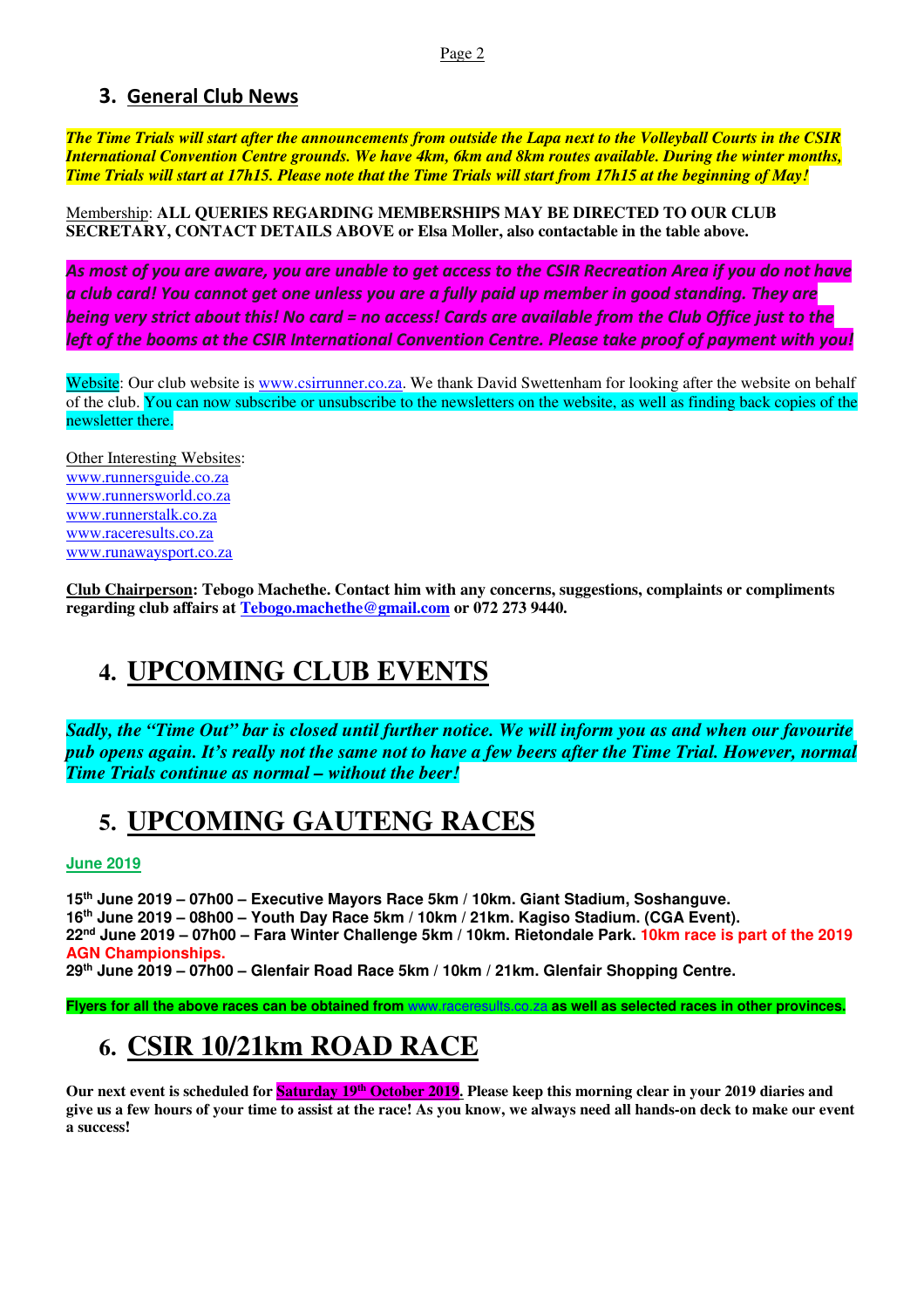#### Page 3

### **7. CSIR AT THE RACES**

Csir results for the Quattro Grove Race For Hope (AGN) 10km race - 2019-05-18 17 club finishers

| <b>Position</b> Initials |              | <b>Surname</b> | <b>Sex</b>                |    | Age  Club | <b>Finish Time</b> |
|--------------------------|--------------|----------------|---------------------------|----|-----------|--------------------|
| 38                       | $\mathsf{C}$ | Fischer        | M                         | 60 | Csir      | 00:46:12           |
| 142                      | W            | Dittmar        | M                         | 28 | Csir      | 00:54:54           |
| 225                      | ${\bf P}$    | Vermaak        | F                         | 62 | Csir      | 00:59:25           |
| 229                      | M            | Thompson       | M                         | 55 | Csir      | 00:59:38           |
| 230                      | H            | Pieterse       | F                         | 29 | Csir      | 00:59:39           |
| 231                      | T            | Meyer          | M                         | 28 | Csir      | 00:59:40           |
| 259                      | N            | Young          | M                         | 65 | Csir      | 01:00:23           |
| 552                      | I            | Vuyegaba       | M                         | 46 |           | 01:09:39           |
| 560                      | X            | Vuyeqaba       | $\mathbf{F}$              | 39 | Csir      | 01:09:49           |
| 612                      | A            | Maharaj        | M                         | 51 | Csir      | 01:11:27           |
| 636                      | B            | Muthaya        | $\mathbf{F}$              | 42 | Csir      | 01:11:59           |
| 707                      | S            | Makhanya       | F                         | 37 | Csir      | 01:14:10           |
| 787                      | T            | Gumede         | F                         |    | Csir      | 01:17:11           |
| 870                      | E            | Fourie         | F                         | 57 | Csir      | 01:20:38           |
| 896                      | B            | Julius         | F                         | 40 | Csir      | 01:21:32           |
| 1114                     | T            | Olckers        | $\boldsymbol{\mathrm{F}}$ | 27 | Csir      | 01:35:26           |
| 1175                     | A            | Oosthuizen     | M                         | 66 | Csir      | 01:43:40           |

Csir results for the Quattro Grove Race For Hope (AGN) 21km race - 2019-05-18

#### 12 club finishers

| Position  Initials |         | <b>Surname</b> |   |    | Sex  Age  Club | <b>Finish Time</b> |
|--------------------|---------|----------------|---|----|----------------|--------------------|
| 17                 | S       | Shabalala      | M | 45 | Csir           | 01:28:00           |
| 150                | W       | Fourie         | M | 52 | Csir           | 01:50:48           |
| 242                | B       | Yalisi         | M | 38 | Csir           | 01:56:32           |
| 297                | S       | Hefer          | M | 39 | Csir           | 01:59:30           |
| 341                | K       | Halland        | M | 55 | Csir           | 02:01:58           |
| 421                | F       | Finbow         | F | 24 | Csir           | 02:06:57           |
| 474                | J       | Da Silva       | M | 67 | Csir           | 02:10:35           |
| 525                | B       | Memela         | M | 57 | Csir           | 02:12:30           |
| 643                | $\bf K$ | Keatimilwe     | M | 58 | Csir           | 02:18:19           |
| 756                | S       | Ngcwabe        | F | 44 | Csir           | 02:26:01           |
| 879                | T       | Machete        | M | 37 | Csir           | 02:40:05           |
| 936                | K       | Swettenham     | M | 56 | Csir           | 02:48:04           |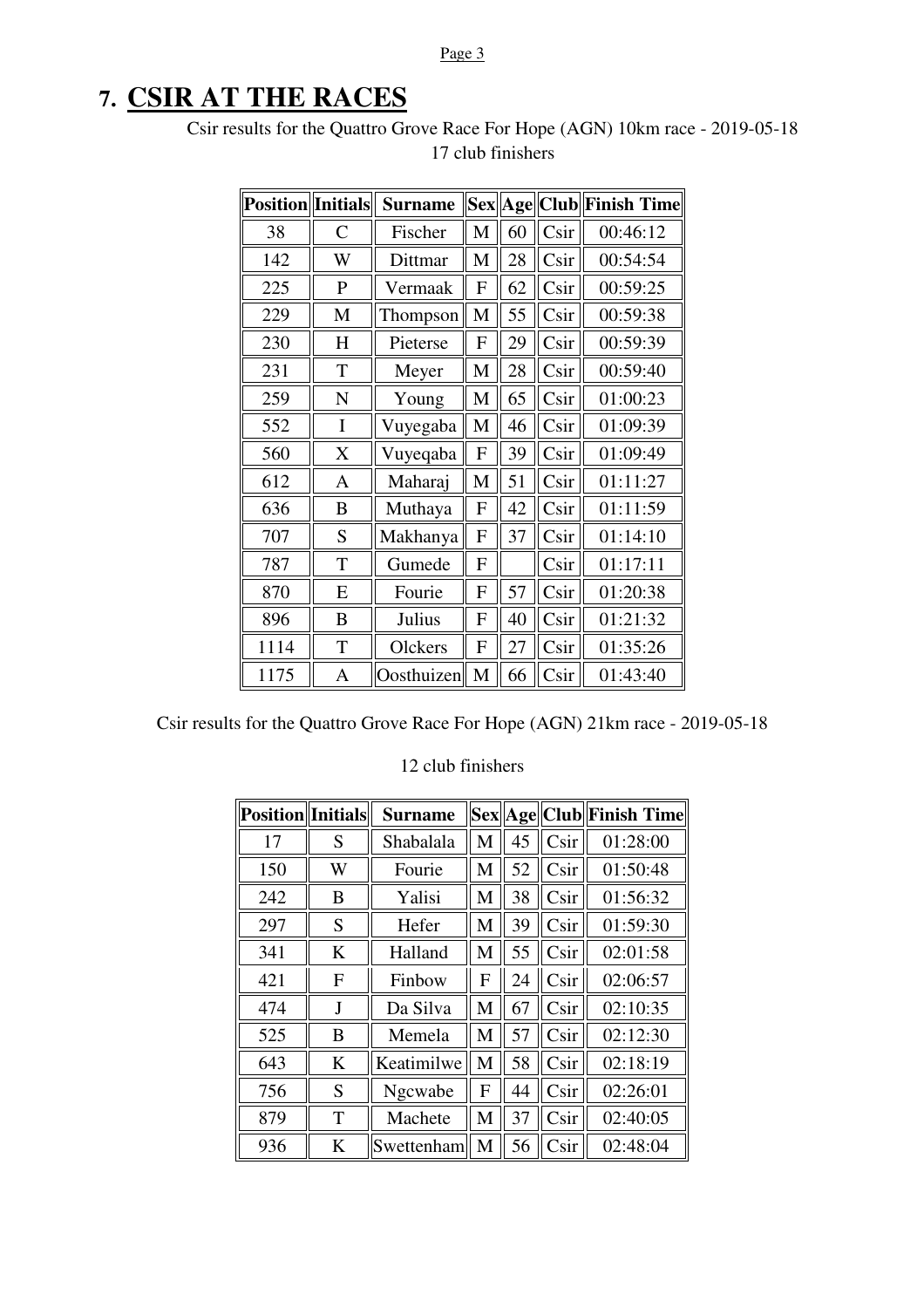#### Page 4

Csir results for the Superspar Hercules Skosana (AGN) 10km race - 2019-05-25

|     |   |                                     |  | Position  Initials  Surname  Sex  Age  Club  Finish Time |
|-----|---|-------------------------------------|--|----------------------------------------------------------|
| 70  | C | Fisher                              |  | $\ M\ $ 60 $\ C\sin\ $ 00:45:20                          |
| 261 | Z | Schutte $\  F \ $ 30 $\ $ Csir $\ $ |  | 00:55:28                                                 |
| 402 |   |                                     |  | $\ $ De Koker $\ $ M $\ $ 49 $\ $ Csir $\ $ 01:01:59     |
| 430 |   | Ngwabe $\  F \  44 \  C \sin \ $    |  | 01:03:28                                                 |

#### 4 club finishers

Csir results for the Superspar Hercules Skosana (AGN) 21km race - 2019-05-25

3 club finishers

|     |   |  |  | Position  Initials  Surname  Sex  Age  Club  Finish Time |
|-----|---|--|--|----------------------------------------------------------|
| 118 | B |  |  | Yalisi    M    38    Csir    01:46:05                    |
| 194 |   |  |  | Tseka $\ M\ $ 44 $\ C\sin\ $ 01:54:16                    |
| 263 |   |  |  | Halland    M    50    Csir    02:02:00                   |

### **8. CSIR Running Club Achievers**

**I have decided to list our Comrades Runners under the Achievers section, as each and every one of them is an Achiever in my eyes, not only personally but for our club as well. Here is a list of our Heroes and Heroines – no fewer than 33 of them, or approximately 25% of our total club Membership!** 

**Please support them on Sunday June 9th, in spirit at least, if you are not in KZN!** 

| Race<br><b>Number</b> | <b>Name</b>                              | <b>Seeding</b> | <b>Nation</b> | Club/Team                          | <b>Category</b> |  |
|-----------------------|------------------------------------------|----------------|---------------|------------------------------------|-----------------|--|
| 6092                  | <b>Theuns Pretorius</b>                  | G              | <b>RSA</b>    | <b>CSIR Running</b><br><b>Club</b> | <b>M VET</b>    |  |
| 7893                  | <b>Marome Lucas Tseka</b>                | F              | <b>RSA</b>    | <b>CSIR Running</b><br><b>Club</b> | <b>M VET</b>    |  |
| 10106                 | <b>Jacques Tredoux</b>                   | D              | <b>RSA</b>    | <b>CSIR Running</b><br>Club        | <b>MOPN</b>     |  |
| 10297                 | <b>Dudley Van Eeden</b>                  | G              | <b>RSA</b>    | <b>CSIR Running</b><br>Club        | <b>MOPN</b>     |  |
| 12033                 | <b>Brian Yalisi</b>                      | D              | <b>RSA</b>    | <b>CSIR Running</b><br><b>Club</b> | <b>MOPN</b>     |  |
| 12727                 | <b>Thulasizwe Simelane</b>               | D              | <b>RSA</b>    | <b>CSIR Running</b><br><b>Club</b> | <b>MOPN</b>     |  |
| 17765                 | Nontembeko Dudeni-<br><b>Tlhone</b>      | G              | <b>RSA</b>    | <b>CSIR Running</b><br>Club        | <b>FVET</b>     |  |
| 18057                 | <b>Asongwe Lionel Ateh</b><br>Tantoh     | F              | <b>RSA</b>    | <b>CSIR Running</b><br><b>Club</b> | <b>MOPN</b>     |  |
| 18861                 | <b>Pitsi Francis</b><br><b>Mokoatedi</b> | G              | <b>RSA</b>    | <b>CSIR Running</b><br>Club        | <b>MOPN</b>     |  |
| 19475                 | <b>Mduduzi Lukhele</b>                   | G              | <b>RSA</b>    | <b>CSIR Running</b><br><b>Club</b> | <b>MOPN</b>     |  |
| 20643                 | <b>Nelson Sefara</b>                     | F              | <b>RSA</b>    | <b>CSIR Running</b>                | <b>M VET</b>    |  |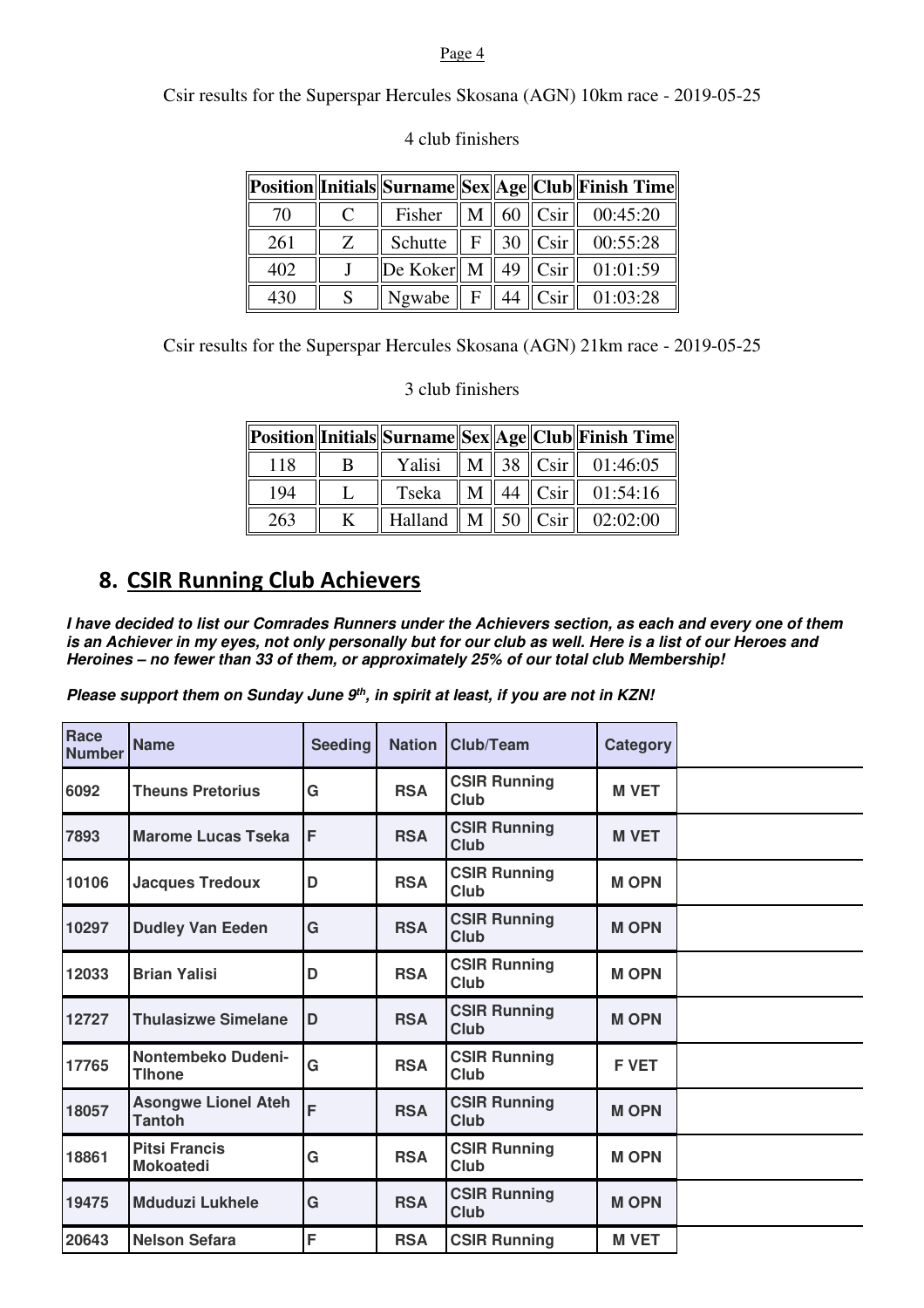|       |                                              |             |            | Club                               |              |  |
|-------|----------------------------------------------|-------------|------------|------------------------------------|--------------|--|
| 22051 | <b>Nomatola Ntombise</b><br><b>Mangqase</b>  | H           | <b>RSA</b> | <b>CSIR Running</b><br><b>Club</b> | <b>F VET</b> |  |
| 22886 | <b>Roko Popich</b>                           | F           | <b>RSA</b> | <b>CSIR Running</b><br>Club        | <b>M MAS</b> |  |
| 23333 | <b>Ismael Sebaeng</b>                        | D           | <b>RSA</b> | <b>CSIR Running</b><br>Club        | <b>M VET</b> |  |
| 24623 | <b>Bafana Vivian Radebe</b>                  | G           | <b>RSA</b> | <b>CSIR Running</b><br><b>Club</b> | <b>M VET</b> |  |
| 24772 | <b>Freya Finbow</b>                          | H           | <b>RSA</b> | <b>CSIR Running</b><br>Club        | <b>F OPN</b> |  |
| 27349 | <b>Grace London</b>                          | Н           | <b>RSA</b> | <b>CSIR Running</b><br><b>Club</b> | <b>F OPN</b> |  |
| 27530 | <b>Paul Mokilane</b>                         | D           | <b>RSA</b> | <b>CSIR Running</b><br>Club        | <b>MMAS</b>  |  |
| 27756 | <b>Kagiso Keatimilwe</b>                     | н           | <b>RSA</b> | <b>CSIR Running</b><br>Club        | <b>M MAS</b> |  |
| 30566 | <b>Lindokuhle Sakhile</b><br><b>Mdletshe</b> | $\mathbf B$ | <b>RSA</b> | <b>CSIR Running</b><br>Club        | <b>M OPN</b> |  |
| 31653 | <b>Pule Mothibe</b>                          | F           | <b>RSA</b> | <b>CSIR Running</b><br>Club        | <b>MMAS</b>  |  |
| 33728 | <b>Maserame Mojapele</b>                     | H           | <b>RSA</b> | <b>CSIR Running</b><br><b>Club</b> | <b>F VET</b> |  |
| 33864 | <b>Thabang Mokoena</b>                       | D           | <b>RSA</b> | <b>CSIR Running</b><br>Club        | <b>MOPN</b>  |  |
| 34489 | <b>Thebe Mokone</b>                          | F           | <b>RSA</b> | <b>CSIR Running</b><br><b>Club</b> | <b>MOPN</b>  |  |
| 35039 | <b>Mc Donald Marabo</b>                      | н           | <b>RSA</b> | <b>CSIR Running</b><br>Club        | <b>M VET</b> |  |
| 35200 | <b>Ernest Mngomezulu</b>                     | $\mathbf B$ | <b>RSA</b> | <b>CSIR Running</b><br>Club        | <b>MOPN</b>  |  |
| 36484 | <b>Tseliso Mohlomi</b>                       | G           | <b>RSA</b> | <b>CSIR Running</b><br>Club        | <b>M VET</b> |  |
| 41078 | Dingaan Masango                              | D           | <b>RSA</b> | <b>CSIR Running</b><br><b>Club</b> | <b>M VET</b> |  |
| 42772 | <b>Mpho Kau</b>                              | G           | <b>RSA</b> | <b>CSIR Running</b><br>Club        | <b>M MAS</b> |  |
| 46989 | <b>Mandla Khumalo</b>                        | D           | <b>RSA</b> | <b>CSIR Running</b><br>Club        | <b>M MAS</b> |  |
| 50668 | <b>Jonathan Stipinovich</b>                  | G           | <b>RSA</b> | <b>CSIR Running</b><br>Club        | <b>M VET</b> |  |
| 53508 | <b>Godfrey Chaane</b>                        | C           | <b>RSA</b> | <b>CSIR Running</b><br>Club        | <b>M MAS</b> |  |
| 55529 | <b>Bongani Memela</b>                        | Е           | <b>RSA</b> | <b>CSIR Running</b><br>Club        | <b>MMAS</b>  |  |
|       |                                              |             |            |                                    |              |  |

**If you are aware of any of our club members achieving podium positions at a race or achieving any personal milestone, please post a photo to me or on our CSIR Running Club Facebook page and I will put it under this section!**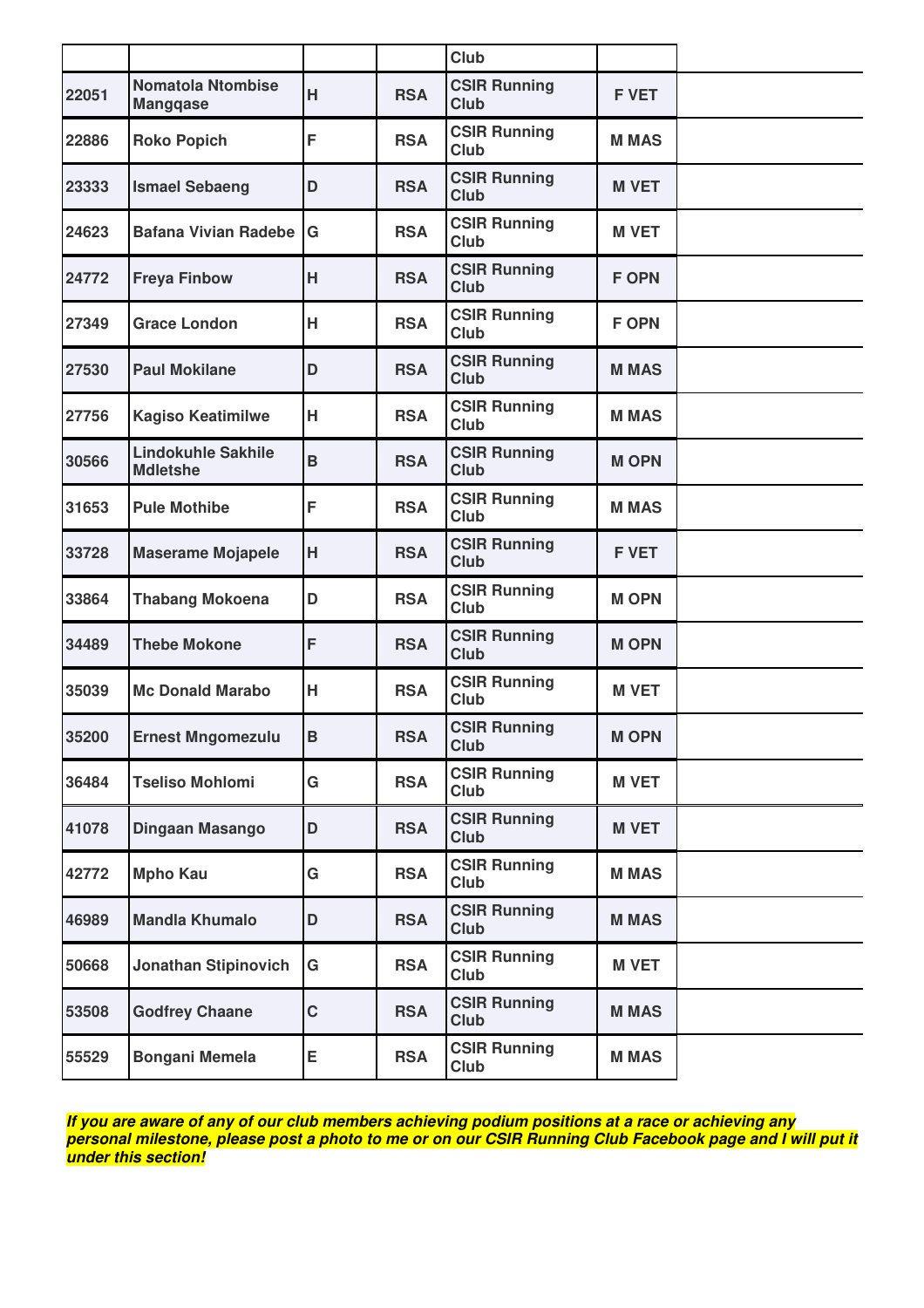### **9. Trail Running**

If you are looking for something different, then check out the website, www.trailadventure.co.za. It has venues and future events listed there.

### **10. General**



*Body Kinetics assist us with a waterpoint at our race. They are based at the CSIR and convenient to all of us. Please support them!* 

#### **CSIR Club**

**Please be aware that Tebogo Gumede, the Chairperson of the CSIR Recreation Club will be available on the following day and hours listed below if you still need to get an access card or have any queries in connection with the club: -** 

**Tuesday 4th June 2019. Time 17:00 to 19:00** 

### **9. Gallery of Fun!**

*A selection of pictures from our Pre-Comrades Pasta Evening held on Tuesday 28th May 2019. My grateful thanks to our Chairperson, Tebogo Machete for providing these in my absence.*